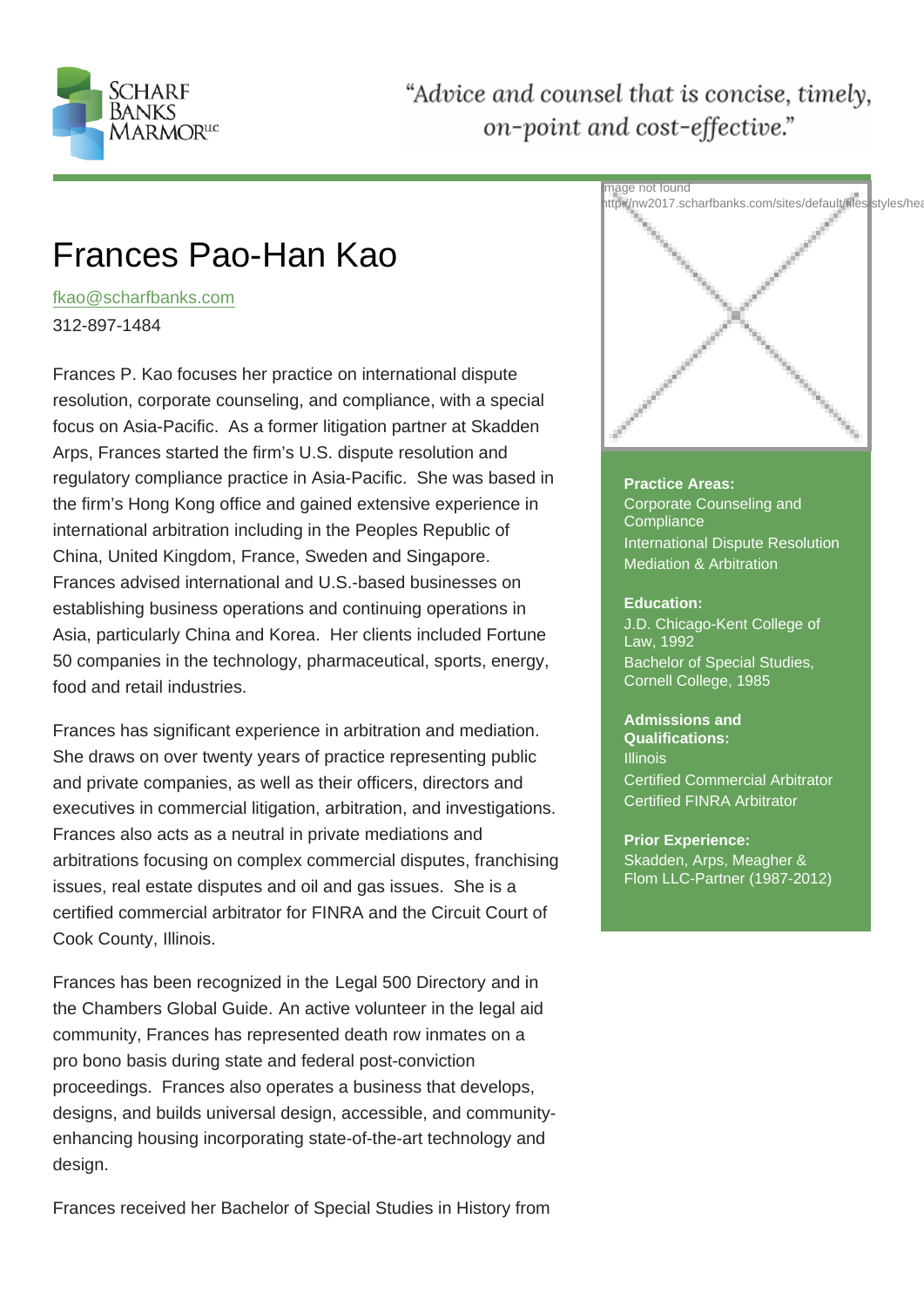Cornell College and her J.D. from Chicago-Kent College of Law. She is a native Mandarin Chinese speaker.

## **Experience**

- Represented Asian petroleum and chemical company on issues arising out of its NYSE-traded entity.
- Represented Asian offshore oil company and U.S.-based oil company's foreign operations in the expert determinations of economically recoverable reserves.
- Represented Asian offshore oil company and U.S.-based oil company's foreign operations in a UNCITRAL arbitration related to their delivery obligations under a take-or-pay gas sales contract and in a UNCITRAL arbitration related to the meaning of the force majeure provision of a take-or-pay gas sales contract.
- Represented various entities and individuals in the investigation of white collar crimes, both franchisors and franchisees in various actions, including multi-unit franchisee bankruptcies and in trade secret actions.

## **Professional Activities**

### **Bar**

- Sargent Shriver National Center on Poverty Law, (Member, Board of Directors 2009-2013)
- IIT Chicago-Kent College of Law, (Member, Board of Overseers  $2006 - 2013$
- Business & Professional People in the Public Interest, (Member, Board of Directors 2009-2012)
- Legal Assistance Foundation, (Member, Board of Directors 2004 – 2012)
- Resolution Systems Institute, (Member, Board of Directors  $2010 - 2012$
- American Bar Association, (Chair, Standing Committee on Paralegals 2004 – 2006; Committee Member 2001-2004))